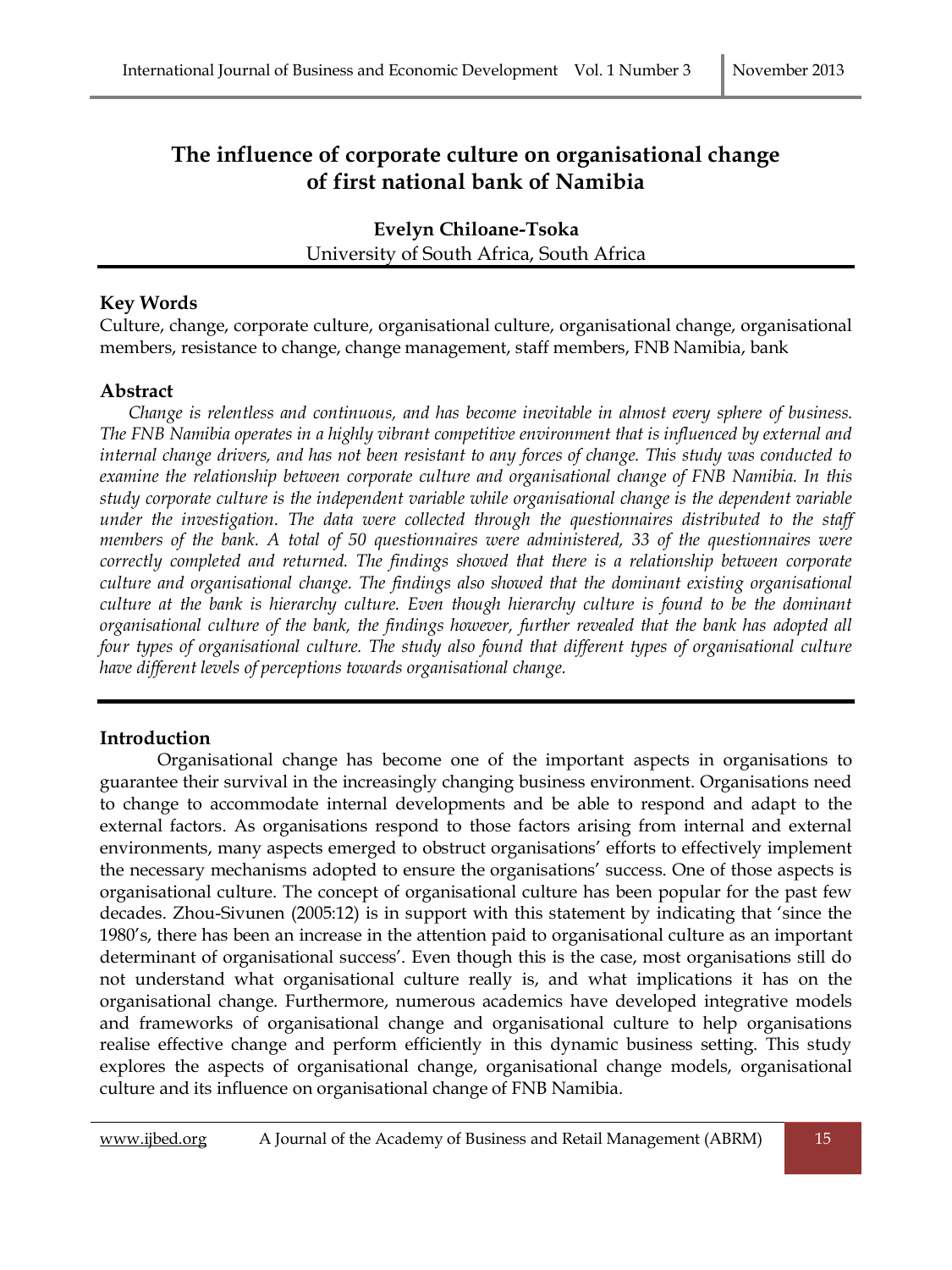## **Rational Behind**

Change is relentless and continuous, and has become inevitable in almost every sphere of business as technology becomes more part of every aspect of business. FNB Namibia operates in a highly vibrant competitive environment that is influenced by external and internal change drivers. For these reasons, FNB Namibia has not been spared from forces of change and still is expected to focus on its vision of being the local but world-class financial service provider of first choice. This vision can be attained through its mission of creating wealth for its stakeholders through innovation, value-added partnerships and a position for service excellence' (FNB Namibia Annual Report, (2010). Change at FNB Namibia sometimes is not always easily welcomed as at times change initiatives are strongly resisted. Some change initiatives have been successfully implemented; some take longer than expected, while some fall short of reaching the goals.

Even though change management can be identified and classified into steps, FNB Namibia still encounters some difficulties to implement change efforts smoothly. Many factors influence organisational change, with corporate culture and resistance to change being identified as some of the influential factors. Inherently, human beings are resistant to change. The question that comes to mind is, why organisation members are resistant to change, yet change is meant to benefit the organisation as a whole. There have been many explanations which have been put on paper by many academics as the reasons why change is resisted and rendered unsuccessful in the organisation. Most scholars attribute resistance to change to be imbedded in the organisational culture. Therefore, the purpose of the study was to; establish whether there is a relationship between corporate culture and organisational change management in FNB Namibia.

# Corporate Culture **Conserverse Conserverse Conserverse Conserverse Conserverse Conserverse Conserverse Conserverse Conserverse Conserverse Conserverse Conserverse Conserverse Conserverse Conserverse Conserverse Conserverse Internal (**Clan & hierarchy) Employee perception **External (**Adhocracy & Market) Organisational vision Dependable Variables

# Fig1. **The research framework**

**Research questions** Independent Variables

- Is there a significant relationship between corporate culture and organisational change of FNB Namibia?
- What are the most dominant cultural types at FNB Namibia in terms of Clan, Adhocracy, Hierarchy and Market types?
- Is resistance to change a function of organisational culture?

# **Research Objectives**

 To examine the relationship between corporate culture and organisational change with effect to FNB Namibia.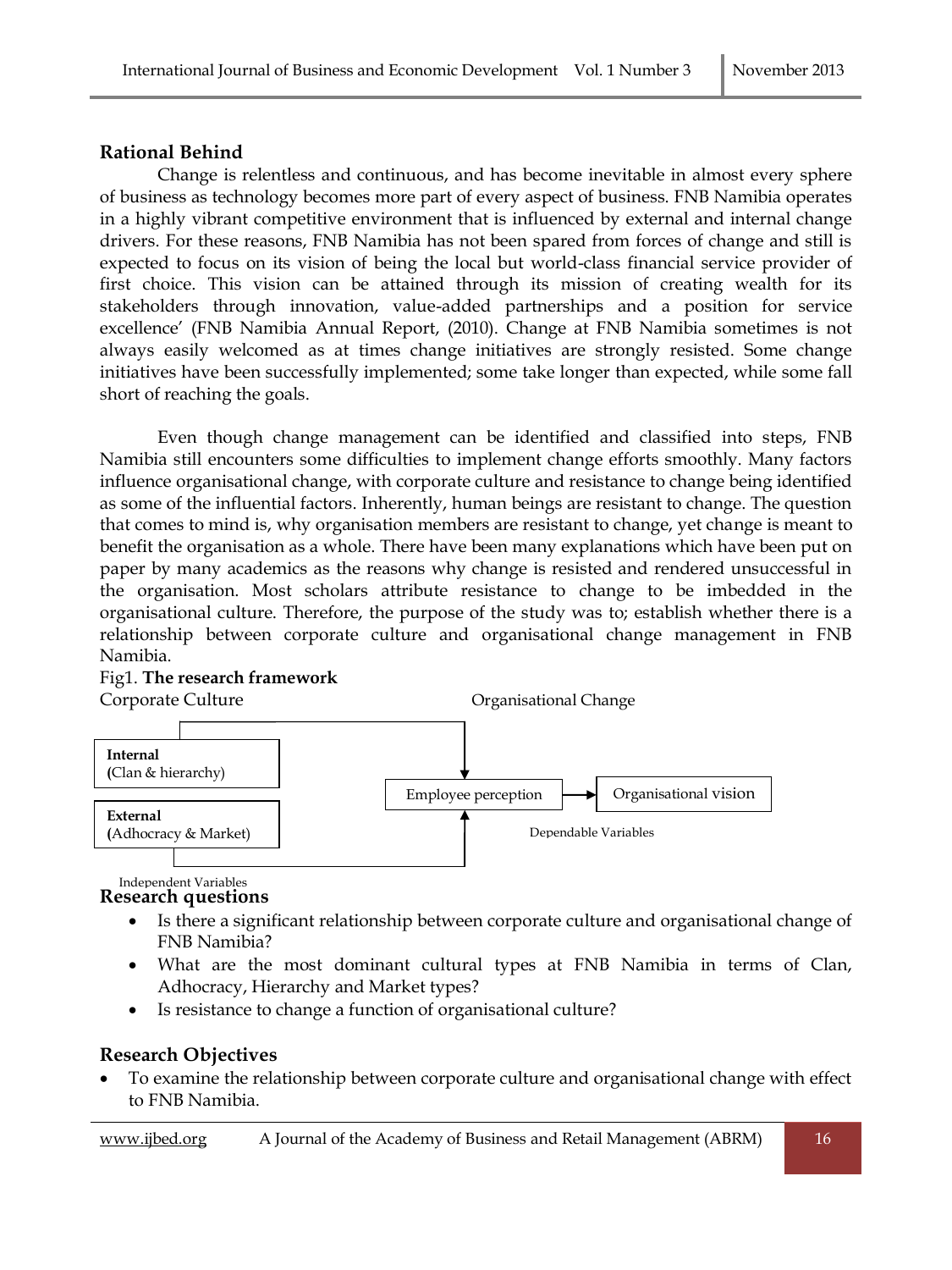To examine the organisational culture and change management process of FNB Namibia in order to establish why change is sometimes resisted.

## **Literature Review**

This section contains a discussion of research on organisational readiness for change. Organisational readiness for change can be viewed as organisational members' psychological and behavioural commitment to the implementation of an organisational change. This is because it is believed that readiness is reflected in the organisation members' attitudes and beliefs about the need for change, and the organisation's capacity to successfully implement changes. Susanto (2008:50) believes that 'organisational readiness for change from members of the organisation is a critical factor in successful change implementation'. If the organisation attempts to implement change while its members are not prepared for it, then the change process will be costly and overwhelming because change managers have to spend more time and money dealing with resistance to change. Susanto (2008) states that if organisational change is to take hold and succeed, organisations and their members must be prepared for such transformation. There are many factors that influence organisation's readiness for change.

#### **Employees' perception towards change efforts**

Goetsch and Davis (2010) report that one of the difficulties organisations face when attempting to facilitate change is the 'differing perceptions of employees and managers concerning change'. The term perception is described as the process individuals use to give meaning to their environment by interpreting an organisational sensory impression (Brown and Harvey, 2006:108). In addition, Brown and Harvey (2006:108) point out that 'what one perceives can be substantially different from reality'. This means that the change proposed may be perceived differently by individuals in an organisation. This is simply because peoples' perceptions are influenced by many factors, of which one's past experiences with change is one of them. Change comes with scepticism and a feeling of threats to the status quo, uncertainty about future, frustration, and anxiety, it is therefore essential to know employees' perceptions about changes beforehand.

## **Vision for change**

Creating a vision for change is one of the critical aspects in the successful implementation of change efforts (Kotter and Rathgeber, 2006; Goetsch and Davis, 2010; Brown and Harvey, 2006; Susanto, 2008). Without a clear vision and strategy in place to drive the organisation through the implementation process, the change efforts eventually divert into a sequence of detrimental tasks that might have negative effects on the desired change. It is therefore, management's responsibility to make sure that the vision for change and the strategy to be employed during the change implementation process is clear and understood by employees at all levels.

## **Management support for change**

Management support for change plays an integral role in the organisational change process. In support of this declaration is Ndara (2009:15), who indicate that top management support is a crucial factor in any activity implementation process. Susanto (2008:57) views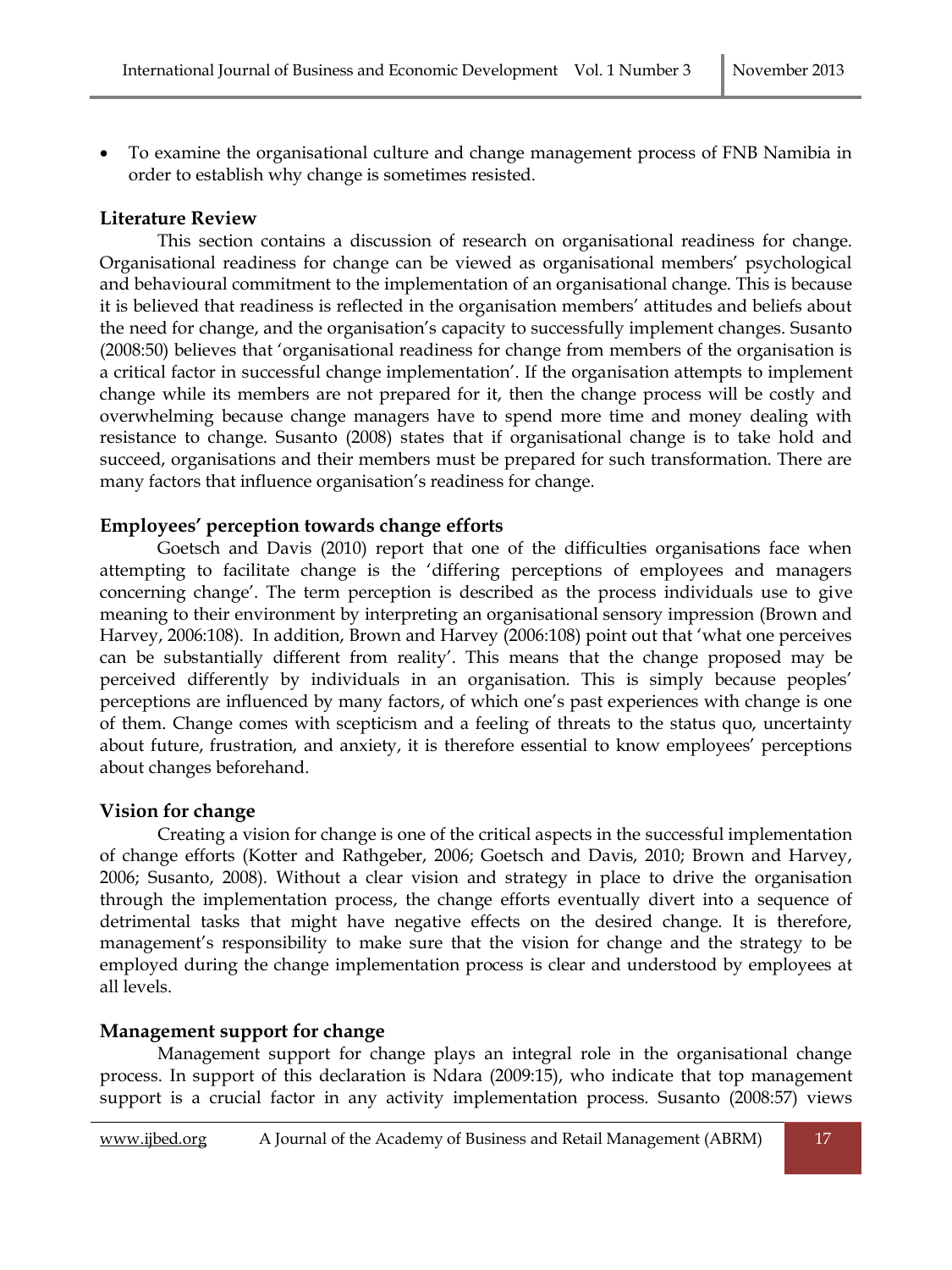management support for change as 'management's commitment to be supportive and consistent in leading and establishing changes'. Management support for change should be reflected in effective change leadership which is revealed by the leaders' capacity to adapt to change, lead and assess the change process in order to reduce resistance and also take corrective measures when necessary. An organisation would not be ready for change without the management support. Managers should ensure that system support is in place, policies and practices are flexible and supportive of change. During change initiation stage, managers should invest much of their time in facilitating change and supporting employees through training, offering emotional support, and also motivating them with incentives. Goetsch and Davis (2010:192) acknowledge that when managers offer support and understand employees' point of view, it helps maintain employees' loyalty and calm their fears during change periods. In response to management support for change, there are however dynamics that confront management in pursuing change such as the following:

#### **Barriers to change**

Brown and Harvey (2005:171) view resistance to change as 'reaction to the methods used in implementing a change rather than an inherent human characteristic'. Resistance to change can therefore be referred to as a natural response of people to anything that significantly threatens their comfort zones. In other words, resistance occurs when an individual or group engages in acts to disrupt an effort to implement change. Michalak (2010:26) sees the term resistance to change as customarily mentioned in management literature as 'an inevitable consequence of organisational change initiatives, and listed among the most crucial inertial forces against any transformation'.

## **Parochial self-interest**

This means that people think that they will lose something of value as a result of change. Based on that thought, people focus on their own best interests and not those of the organisation.

## **Low tolerance for change**

Kotter and Schlesinger (2008:134) highlight that people resist change when they fear that they are not able to develop the new skills and behaviour that will be required of them. Saran, Serviere and Kalliny (2009:12) support this statement by stating that change absorbs concerns and fear about people's ability to cope with the threat and insecurity attendant upon change that leads to creation of new relationships.

While some barriers to resist change are inherent to employees within the organisation, there are various approaches that can be implemented to overcome the resistance to change:

Kotter and Schlesinger (2008) articulate that it's very crucial for managers to communicate and educate employees about the change in advance. In order for a vision of change to be meaningful and effective, it must be communicated to all employees to clearly see and understand the strategic logic for change. Thus, it is critical that managers should understand the end effects of change on employees. As this is important to employees for them to know who will be affected by the change and how will these changes affect them. If such information is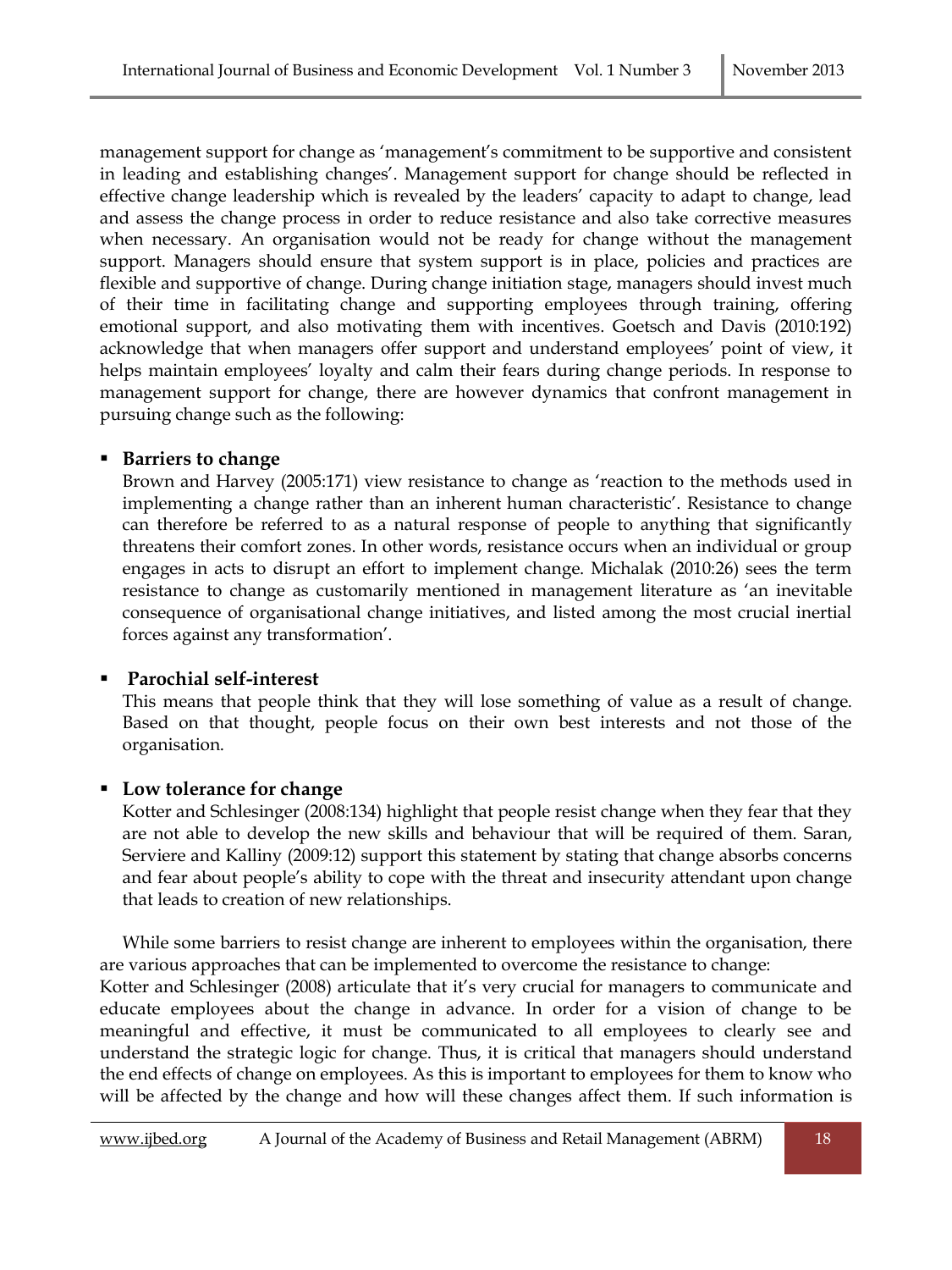clearly communicated and understood by employees, a mutual trust and credibility would be maintained between employees and managers and thus, alleviate change resistance. Brown and Harvey (2006:166) concur with these recommendations and indicate that effective communication can minimise the uncertainty and fear of unknown associated with change.

#### **Corporate/Organisational culture**

Schein (2004:13) defines corporate culture in short and simplest terms as 'the way we do things around here'. Corporate culture is manifested in the values and organisation's philosophies that organisation's leaders practice and become apparent in the attitudes and behaviours of employees. Saran et al. (2009:12) highlight that corporate culture is an 'ordering characteristic that is reflected in the employees attributes and understanding, policies and practices implemented, and is frequently described as a deep, less conscious set of meanings about the context of work in organisation'. Corporate culture is a very powerful force that resides within every organisation, and it has many powerful attractions as a lever for change, and these forces are powerful because they operate outside of organisation's awareness (Schein, 2010:7). Aiman-Smith (2004:1) supports Schein's declaration by mentioning that 'culture is indeed a powerful set of forces that determine human behaviour', and is known for defining people's behaviour and how organisations get things done either in positive or negative ways.

The McKinsey's model illustrates that, these seven elements are interdependent, in the sense that an alteration in one element has an impact on others (Lynch, 2000:967), and therefore, should be aligned for the organisation to succeed in the change management process. Strategy can be referred to as a course of action or a plan that an organisation formulates to maintain and build competitive advantage over the competition



Fig.2: **McKinsey 7-S Model**

Source: (Lynch, 2000:68) **Research Methodology**

A survey method based on a quantitative approach was adopted for data collection and analysis in this study. Since this study attempts to understand FNB Namibia staff members' individual perceptions towards organisational culture, and their thoughts, perceptions, and experiences about change, a survey was viewed as the most appropriate way for data collection.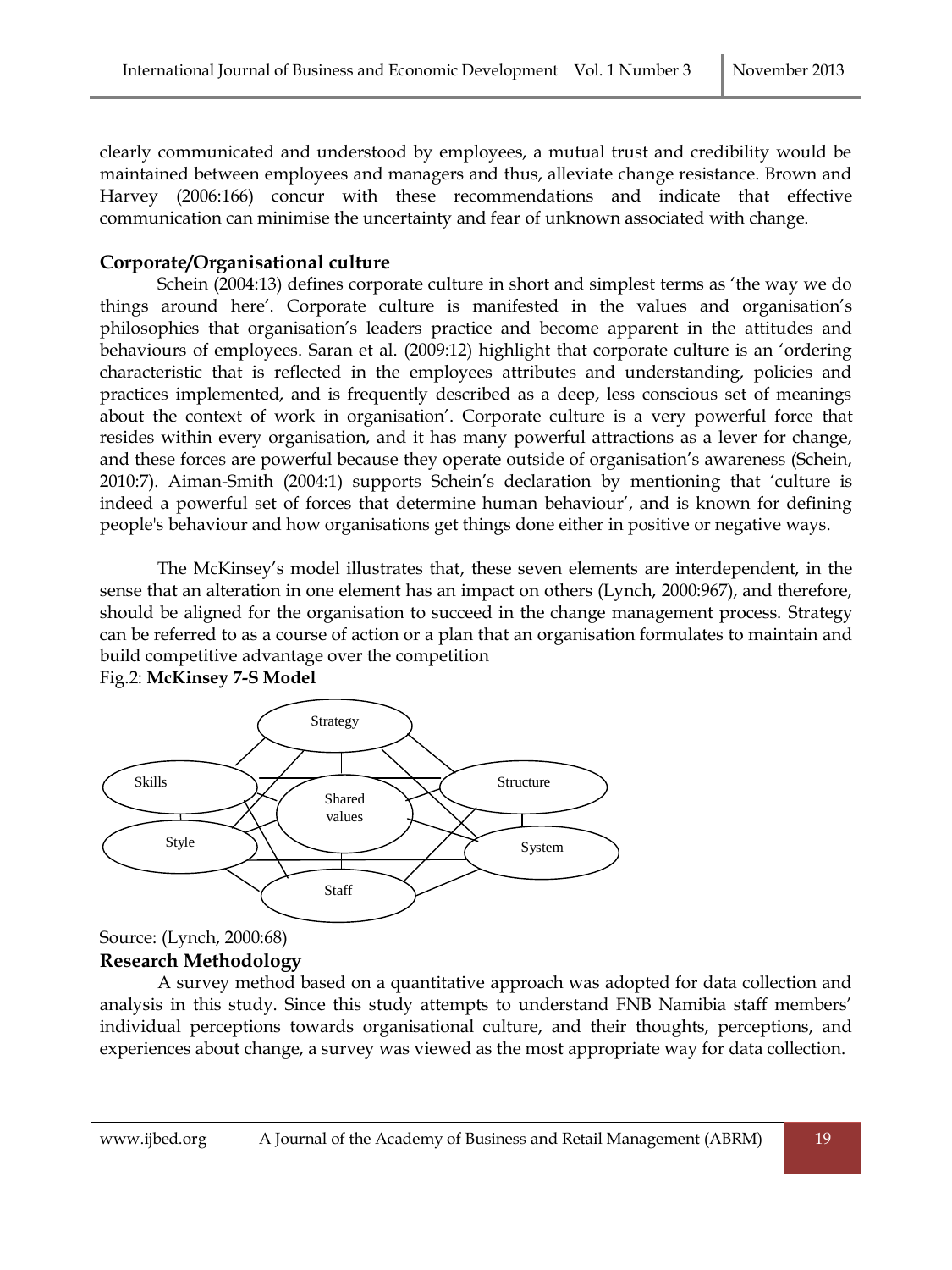## **Pilot test of the instruments**

A small pilot study was conducted on friends and colleagues to measure the reliability, the correctness of the language used, identify poor wording in questions, and also to establish the time frame required to complete the questionnaire. The responses indicated that some minor changes such as shortening the statements were needed. This has resulted in some modifications made to the questionnaire. A structured questionnaire was designed comprising of A 5-point scale ranging from completely disagree (1) to completely agree (5).

## **Population**

The total population was made up of the staff of First National Bank of Namibia. The actual sampling frame was limited to staff members at FNB Namibia working at departments and branches in Windhoek only. The choice of these branches and departments stems from the fact that they were centrally located and are the ones with a large number of employees as compared to other branches. This selection was also based on practical considerations in sourcing the required data. Since all resources required in carrying out the study were to be incurred by the researcher at her own cost, the population was therefore limited to Windhoek because it is the same town where the researcher lives

## **Sample Size**

Sample was composed of 50 individual staff members who serve as permanent staff and partake in the day to day operations of the bank. The sample was selected in a stratified random manner whereby staff members were segregated into strata such as: clericals, supervisors and management. The use of a structured questionnaire also allowed respondents to answer to the same elements because the questions and contents were the same.

## **Response rate and sample size**

A total of 50 questionnaires were distributed to FNB Namibia branches and departments in Windhoek only. From a total of 50 questionnaires administered, 37 questionnaires were returned to the researcher which constituted a response rate of 74%. However, out of the 37 questionnaires returned 33 (66%) were correctly completed while 4 (8%) questionnaires were incorrectly completed. The incorrectly completed questionnaires were treated as unusable. This means that only 33 (66%) of questionnaires were used for this research.

## **Data Analysis and Interpretation**

The data from the first three sections of the questionnaire were analysed, summarised statistically using Microsoft Excel, and interpreted through descriptive statistics. Descriptive statistics are used to summarise data that are obtained for a group of individual units of analysis and to show basic patterns in data.

## **Findings**

The organisational culture profile was established using descriptive statistics. These were done in calculating the average scores of each organisational culture.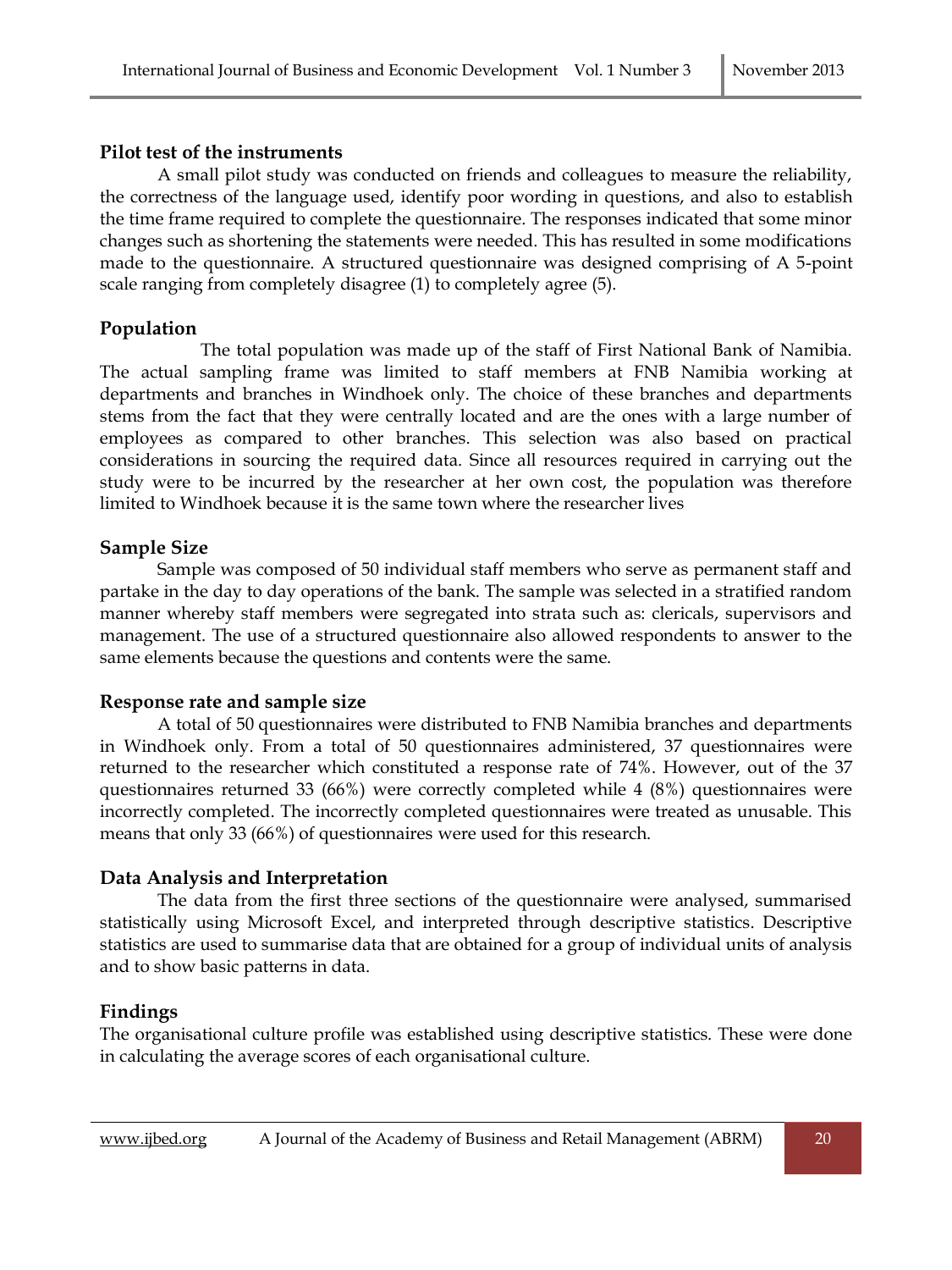

Fig. 3: Perceived dominant existing organisational culture

Figure 3 illustrates that hierarchical culture is more dominant in FNB Namibia within an internal focus while market culture is of an advantage within the external environment.

#### **Employees' perception towards change**

The majority of 75.8% indicated that they found change initiatives necessary, while 24.2% disagreed. While 72.7% of respondents indicated that they saw change initiatives as opportunities, 24.2% disagreed and 3% were neutral. 72.7% of respondents saw change as positively while the remainder 27.3% viewed negatively. About 69.7% of respondents were confident that changes have clear benefits both for them and for their company, however, 27.3% of respondents were of different opinion by indicating their disagreement while the remaining 3% were being neutral. 66.7% regarded change as pain and 33% as opportunity. On matters relating to change as fear the majority of respondents (78.8%) indicated that they were not having fear of losing their status, power or jobs because of change, while the remaining 21, 2% felt that change poses a threat to their status, power or jobs. Respondents were further asked to indicate whether they can adapt easily to new ways of doing things or not, 60.6% indicated that they adapt easily, 30.3% felt that they find it difficult to adapt and the remaining 9.1% were neutral.

## **Is resistance to change a function of organisational culture?**

Literature reveals that even though change initiatives are meant for the benefit of the organisation as a whole, people in the organisation respond to change differently. Some members of the organisation view change initiatives as opportunities, while for others, changes are met with anxiety, despair, resentment, and generally with resistance. Kotter and Schlesinger (2008:130) observe that organisational change efforts often encounter human resistance.

In order to answer this research question, the responses in each culture type were linked to the statement that reads 'when a change effort is initiated, I definitely disagree'. This was meant to establish how respondents in each culture type associate with resistance to change. The results showed that 16% of respondents in the Clan culture are associated with resistance to change. In the Adhocracy culture, 12.50% of respondents are associated with resistance to change. In the Hierarchy culture, 26% of respondents are associated with resistance to change. In the Market culture, 19% of respondents are associated with resistance to change.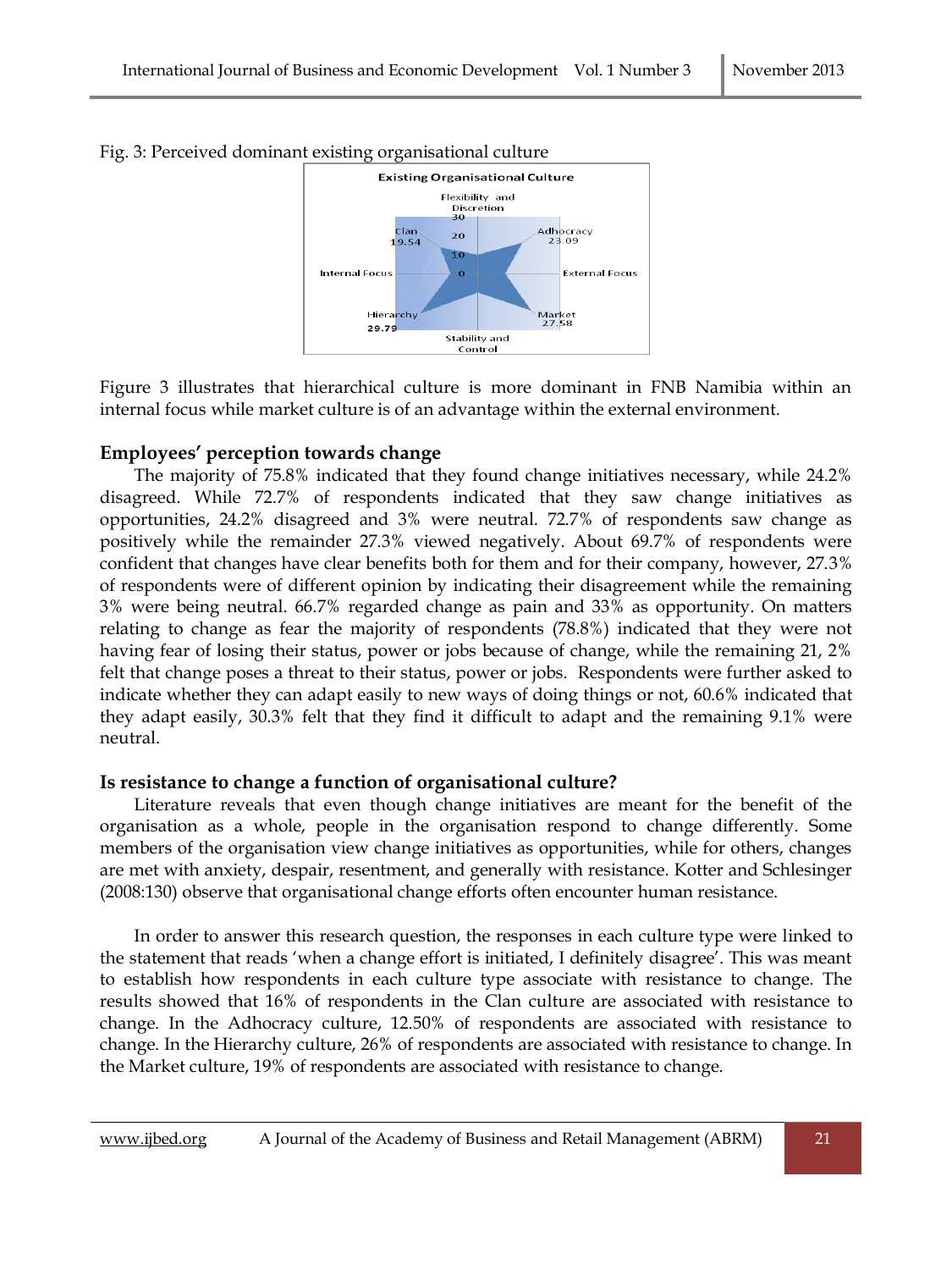The results can be interpreted that respondents in the Hierarchy culture are more resistant to change. This could be attributed to the fact that since the hierarchy culture emphasises more on stability employees are therefore accustomed to their old ways of doing things, thus are more resistant than those in other culture types. The results also showed that the respondents in the Adhocracy culture are less resistant to change. This is not surprising because an adhocracy culture values innovation and as such change initiatives are seen as emerging opportunities rather than threats. This however encourages employees in an adhocracy culture to be more creative, anticipative and aggressive towards innovation. These findings are found to be in support of the literature. Kotter and Schlesinger (2008:134) also observe that the amount and quality of information and the manner in which the information is communicated, and the management support that is provided when a change is initiated, are likely to influence how organisational members will react to change. The responses in the section of communicating and understanding the vision for change; and the responses for the section of Management Support for change were also linked to the culture types to see how respondents react.

The results on the Vision for change showed that 69% of respondents in the Clan culture felt that the reasons, benefits and urgency are properly communicated to employees. The majority (75%) of respondents in the Adhocracy culture felt that the reasons, benefits and urgency for change are properly communicated. In the Hierarchy culture, only 39% of respondents agreed. In the Market culture, 45% of respondents agreed. The results on the Management Support for change indicated as follows: In the Clan culture, 71% of respondents felt that the support provided by management during change is adequate. In the Adhocracy culture, 63% of respondents were of the same opinion. In the Hierarchy culture, however, only 35% of respondents agreed to that. In the Market culture, about 41% of respondents also had the same opinion. The lower responses in the vision for change of 39%, and the management support for change of 35% in the Hierarchy culture can explain why there is

## **The significant relationship between corporate culture and organisational change of FNB Namibia**

The perception towards organisational culture and the perception towards change were correlated in the previous chapter in order to establish whether there is a relationship between organisational culture and organisational change. The Clan culture indicated 83.33% had a positive perception towards change. In the Adhocracy culture 81.25% had a positive perception towards change. In the Hierarchy culture 64.52% had a positive perception towards change. While the Market culture showed that 70.37% of employees had a positive perception towards change. This implies that a Hierarchy culture is less receptive to change than other culture types. The findings further demonstrated that organisational culture plays an important role in the change processes. Therefore, it can be concluded that there is a relationship between corporate culture and organisational change of FNB Namibia.

#### **Conclusion**

The results showed that the dominant culture of the bank is Hierarchy. The results also showed that there is a relationship between corporate culture and organisational change. It was also established that resistance to change can be a function of organisational culture.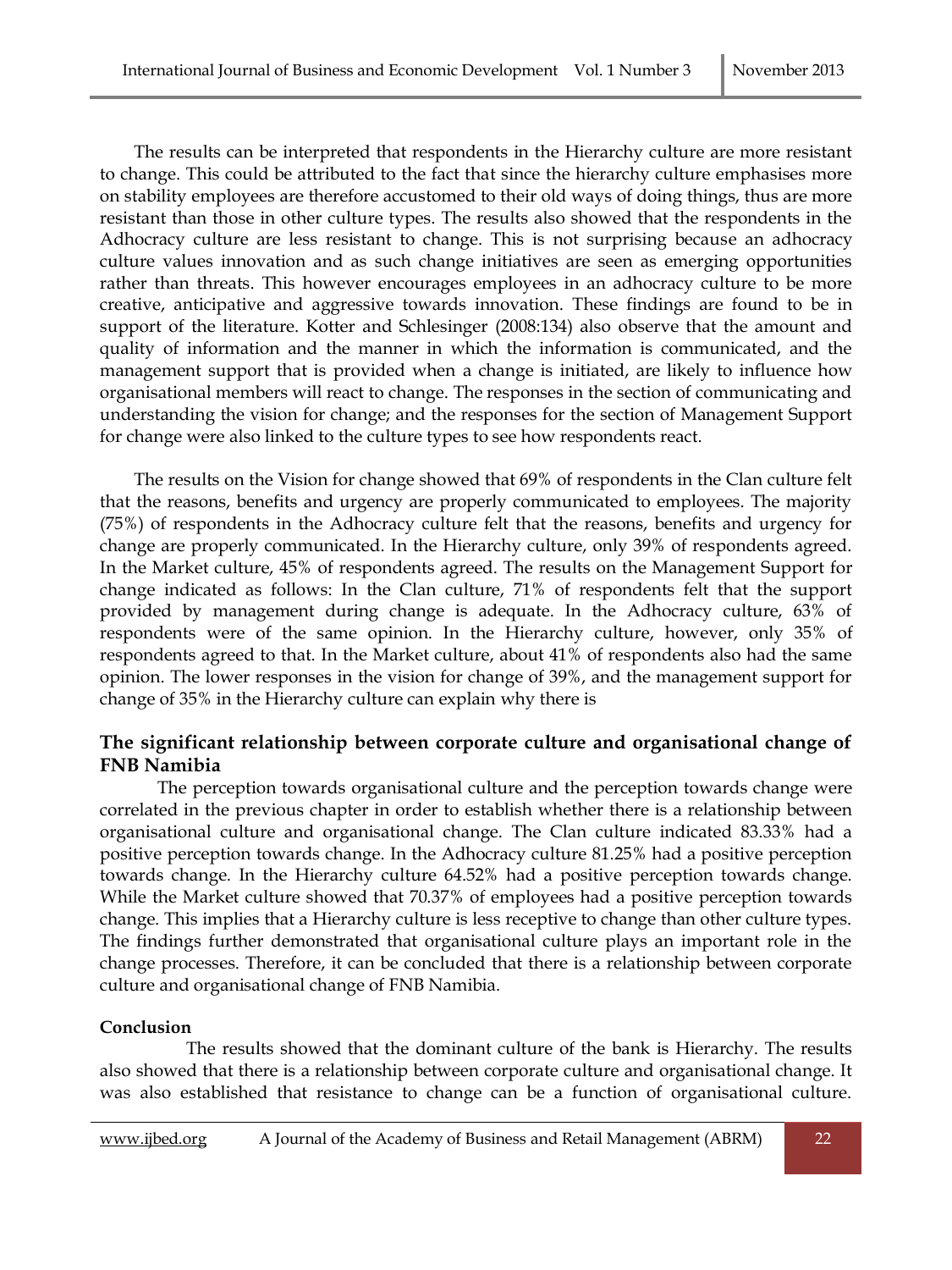However, there were other aspects apart from culture that emerged from the study that seem to play a role on resistance to change such as poor execution of the change itself; lack of rewards and recognition; employees not being involved in the initiation of changes, yet are forced to implement changes imposed.

The study also revealed that there is a relationship between corporate culture and organisational change of FNB Namibia. Different types of organisational culture have different levels of perception towards organisational change.

#### **Implications**

The results of this study have a number of implications. The bank management should try to create an innovative culture in order for the Adhocracy culture to be the most dominant culture at the bank. Management should consider culture and change as important variables in order to enrich employee satisfaction performance which will be embraced by communication mechanisms as a very crucial element in the change management process. Top management should engage and see its vision for change improving the employees. Compensation packages should take into consideration the reward to enhance family financial standards when promoting employees. Employees should be treated as one of the valuable and scarce resources of the bank. Top management should emphasise long-term benefit of human resources development and attach great importance to cohesion and morale. The findings also established that employees' involvement in decision making is very crucial rather than imposing decisions on them.

## **Research limitations and further study**

- The study was limited to FNB Namibia staff members in departments and branches in Windhoek only.
- The sample size did not represent the total population of FNB Namibia; therefore different outcome might have been obtained. Further research should be carried out on the same topic in order to include a large sample of the population.
- More research is needed to examine the relationship between corporate culture and other variables such as organisational commitment, employees' job performance, organisational effectiveness, innovation management, corporate performance

#### **References**

- Aiman-Smith L. (2004). Short summary: What Do We Know about Organisational Culture. [Online], Available[:http://peoplemanagement.xgsldc.wikispaces.net/file/view/Aiman-](http://peoplemanagement.xgsldc.wikispaces.net/file/view/Aiman-Smith_short_overview_culture.pdf)[Smith\\_short\\_overview\\_culture.pdf,](http://peoplemanagement.xgsldc.wikispaces.net/file/view/Aiman-Smith_short_overview_culture.pdf) [28 March 2011].
- Brown D. R and Harvey D. (2006). An experimental Approach to Organisational Development. 7th Edition, New Jersey. Pearson Prentice Hall.
- Bennebroek Gravenhorst, K. M. (2003). A Different view on Resistance to Change. Paper for Power Dynamics and Organisational Change IV. Symposium at the 11<sup>th</sup> EAWOP Conference in Lisbon, Portugal, 14-17 May.
- Goetsch, D.L. and Davis, S.B. Quality Management for Organisational Excellence, 6th International Edition, New Jersey. Pearson Prentice Hall.